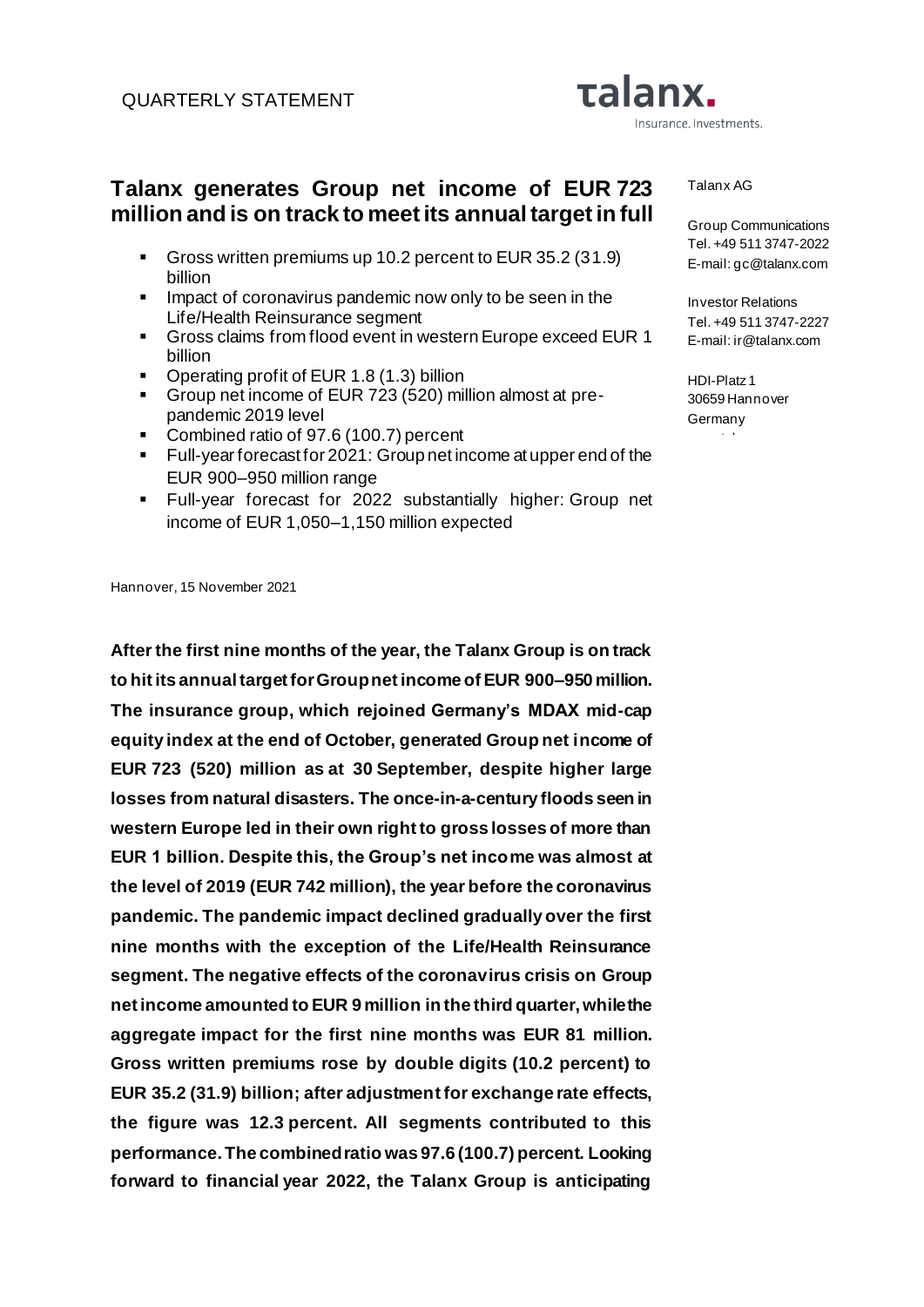

**earnings in excess of the EUR 1 billion mark for the first time. Next year's Group net income is expected to be in the range of EUR 1,050–1,150 million.** 

"We have successfully weathered the coronavirus pandemic together. Our nine-month results put us almost back at the high level seen in 2019. We can achieve our targets for 2021 despite the substantial rise in large losses from natural disasters, especially in Q3", said Torsten Leue, Chairman of Talanx AG's Board of Management. "This clearly shows that our strategy and our modernisation programmes for the divisions are bearing fruit and have resulted in profitable growth. Our reserving policy has enhanced our resilience. We want to continue this journey so as to successfully meet future challenges as well. Our goal for 2022 is for Group net income to top the EUR 1 billion mark for the first time."

The continuous improvement measures are also reflected favourably in the divisional results for the current reporting period. The improved profitability at Industrial Lines is having a positive effect. The Retail Germany Division has almost reached its annual "KuRS" programme target after only nine months. Retail International also saw clear growth in the first nine months thanks among other things to the acquisition of Amissima Assicurazioni S.p.A., which has been fully consolidated since 1 April 2021.

The impact of the coronavirus pandemic declined gradually over the reporting period. Only the Life/Health Reinsurance segment is still seeing a continuing high impact, which depressed operating profit by EUR 404 million as at 30 September. Whereas the coronavirus crisis pushed down Group net income by EUR 81 million in the first nine months, only EUR 9 million of this figure was attributable to the third quarter. Exchange rate losses also depressed results, especially in Industrial Lines and Reinsurance.

At EUR 1.5 (1.6) billion, large losses were similar to the prior-year period, due in particular to large losses from natural disasters. Hurricane "Ida" in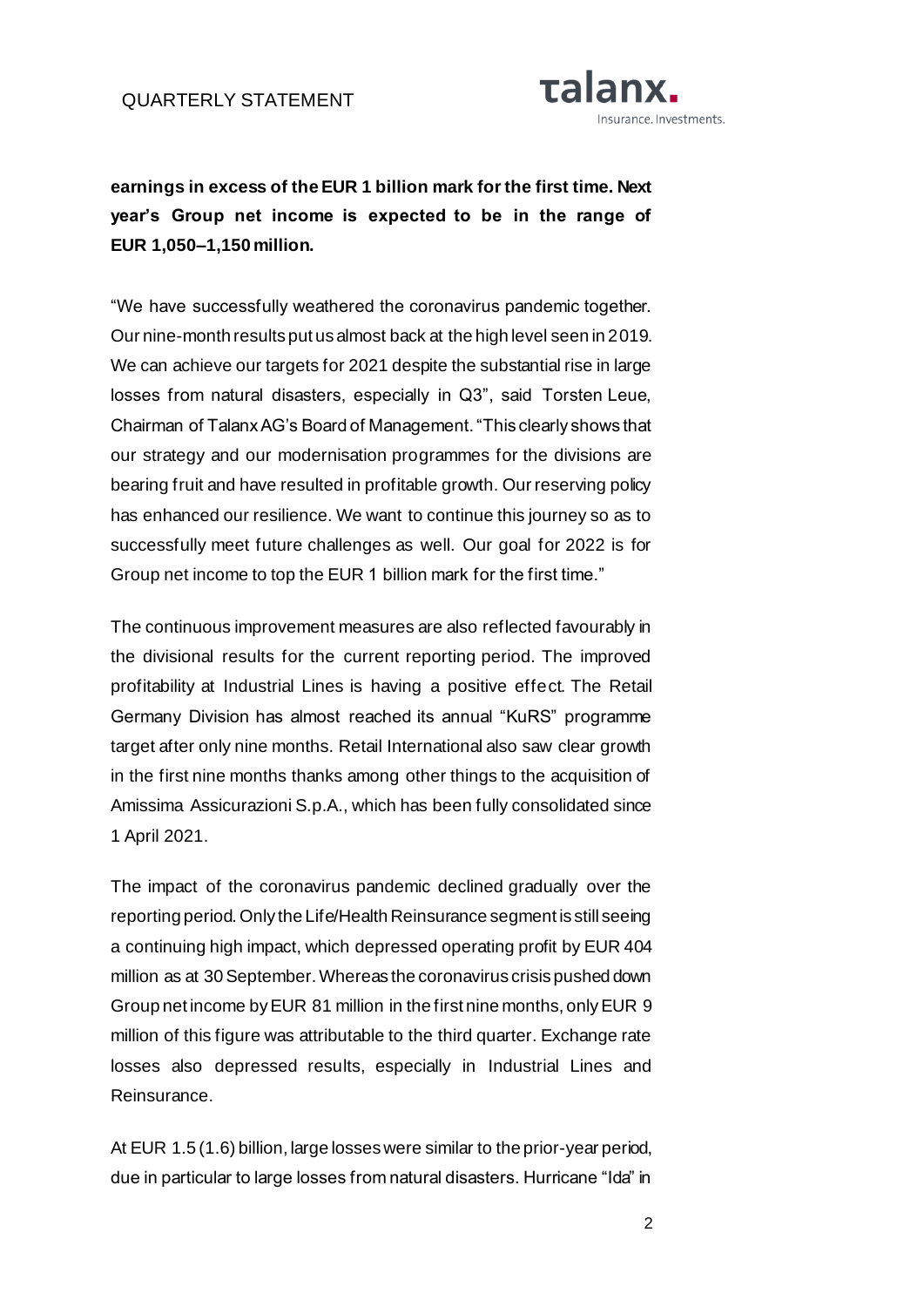

North America and the western European floods caused by low-pressure system "Bernd" had a particularly negative effect – the catastrophic flooding alone resulted in losses of more than EUR 1 billion (gross) and EUR 321 million (net).

All in all, net large losses from natural disasters amounted to EUR 1.1 billion in the period up to 30 September. Large man-made losses were EUR 394 million. Large losses in the Reinsurance Division totalled EUR 1.1 billion, while the figure for primary insurance was EUR 391 million. The figures for large losses exceeded the pro rata nine-month budget of approximately EUR 1.2 (1.0) billion and almost reached the full-year budget of EUR 1.5 (1.3) million. At EUR 956 million, the third quarter accounted for almost two-thirds of all large losses for the reporting period.

Nine-month operating profit climbed tangibly compared to the prior-year quarter, to EUR 1.8 (1.3) billion. The underwriting result rose to EUR –1.6 (–2.0) billion thanks among other things to a clear improvement in the Property/Casualty Insurance segment. Net investment income increased by 13.7 percent to EUR 3.5 (3.1) billion, largely due to higher income from alternative investments and the realisation of hidden reserves to finance the *Zinszusatzreserve* (ZZR – additional interest reserve). Excluding transitional measures, the Solvency 2 ratio as at 30 September 2021 was 204 (30 June 2021: 210) percent.

#### *Third quarter: Significant impact from natural disasters*

Third-quarter gross written premiums rose by 11.9 percent to EUR 11.1 (9.9) billion, with all the divisions recording premium growth. The underwriting result improved to EUR –622 (–843) million, despite higher large losses from natural disasters in particular. These events pushed up the combined ratio to 100.9 (99.7) percent. Net investment income fell by 11.5 percent to EUR 1.1 (1.3) billion, largely due to a decline in net gains on disposal and the realisation of hidden reserves to finance the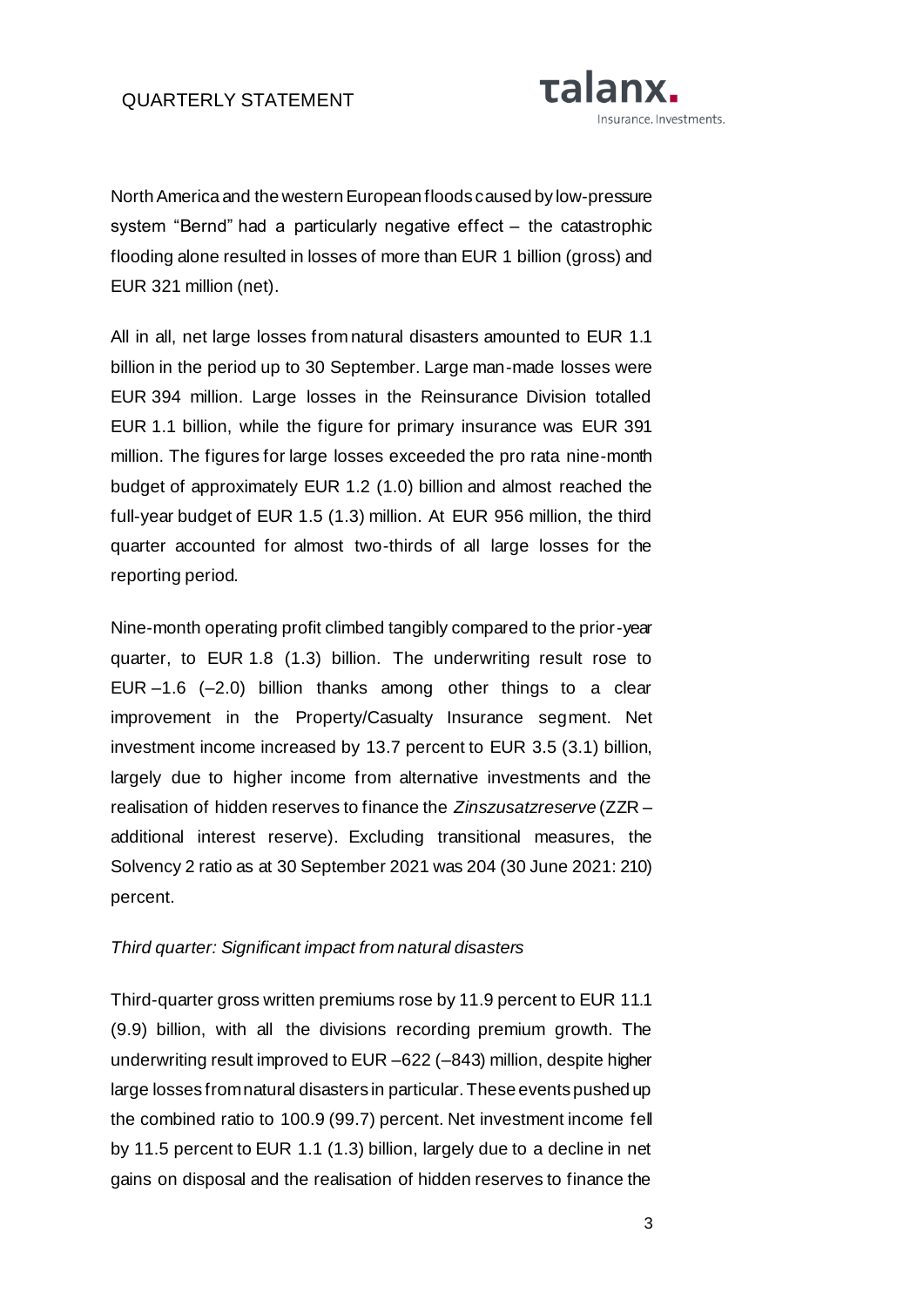

ZZR, which was largely completed in the first half of the year. Operating profit was EUR 506 (546) million, while Group net income was EUR 177 (194) million.

## **Industrial Lines: Higher premiums from growth in the specialty and third-party liability business – Group net income of EUR 101 million**

Gross written premiums in the Industrial Lines Division rose by 11.6 percent to EUR 5.8 (5.2) billion. Adjusted for exchange rate effects, the increase was even higher, at 13.0 percent. Premium growth was mainly attributable to growth in the specialty and third-party liability businesses. The nine-month underwriting result was EUR 35 (–107) million, despite high claims expenses from natural disasters and man-made losses. This figure was significantly higher than in the prior-year period, which was strongly affected by the coronavirus pandemic. It clearly shows how effective the measures taken improve the division's profitability have been. The estimated premium attrition resulting from the coronavirus pandemic was lower than expected. The combined ratio was 98.6 (104.8) percent. The combined ratio is therefore still on track to reach the medium-term target of 95 percent, despite the accumulation of large losses caused by natural disasters. The division recorded gross losses of EUR 328 million following the heavy rains caused by low-pressure system "Bernd" in western Europe. In addition, Winter Storm "Uri" (Texas) and Hurricane "Ida" (North America) clearly impacted the result, at EUR 250 million and EUR 111 million respectively.

Net investment income was up year-on-year at EUR 220 (171) million and benefited from higher distributions from private equity investments. Operating profit climbed sharply to EUR 151 (28) million. The division contributed EUR 101 (10) million to Group net income, a substantial rise on the prior-year period.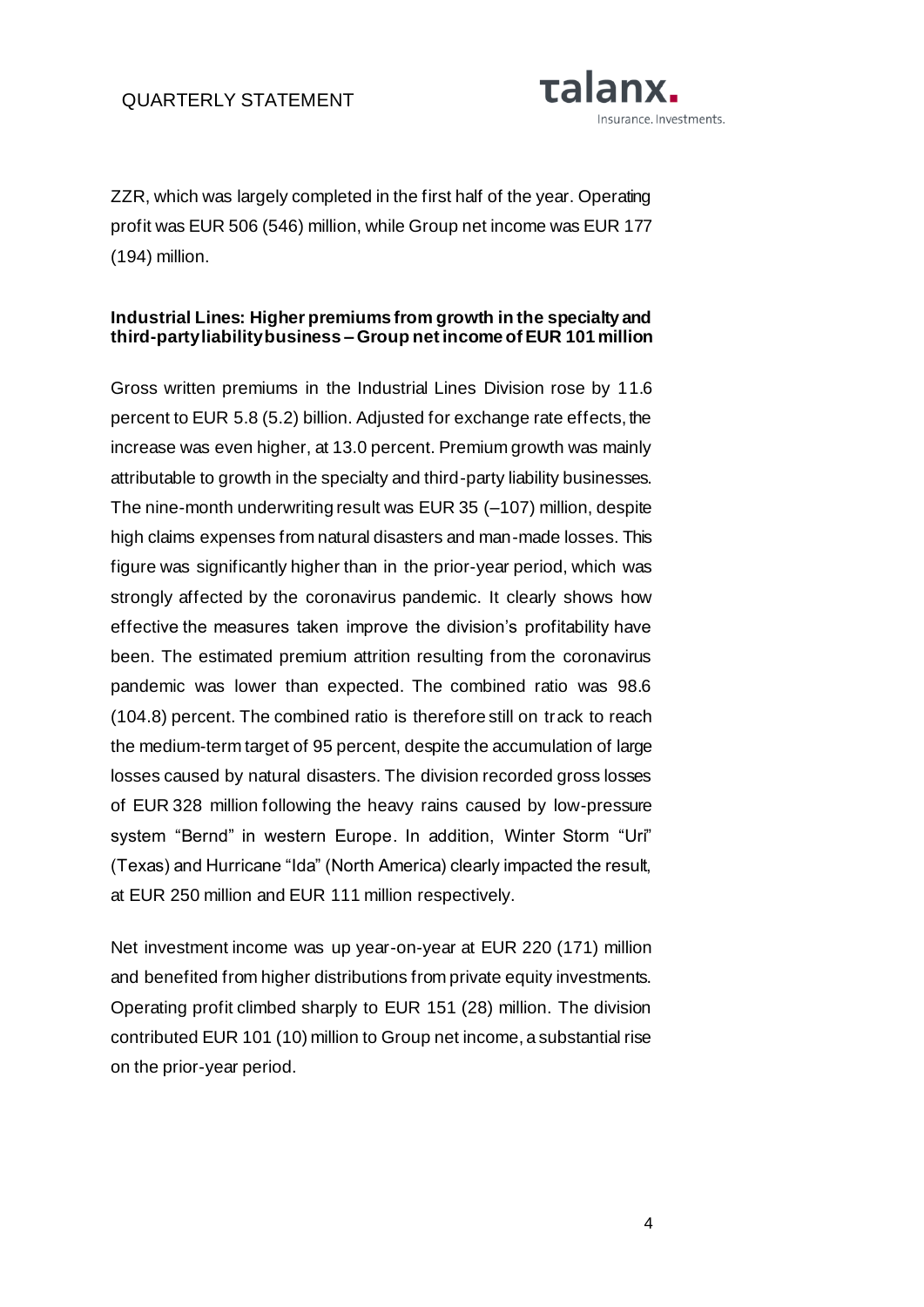

*Third quarter: Strong contribution to Group net income despite overrunning the pro rata large loss budget*

Third-quarter gross written premiums increased by a clear 19.9 percent year-on-year to EUR 1.6 (1.4) billion. Growth after currency adjustments amounted to 18.3 percent. The underwriting result climbed to EUR 8 (– 40) million despite overrunning the pro rata large loss budget due to natural disasters and man-made losses, while the combined ratio improved to 99.1 (105.0) percent. Net investment income rose to EUR 79 (65) million. Operating profit was EUR 54 (10) million and the contribution to Group net income jumped year-on-year to EUR 32 (3) million.

## **Retail Germany: Annual target for "KuRS" programme almost reached after only nine months**

Gross written premiums in the Retail Germany Division increased by 3.9 percent in the first nine-months to EUR 4.6 (4.5) billion. Both the life insurance business and the Property/Casualty Insurance segment were growth drivers here. Operating profit was up significantly on the comparative period at EUR 234 (168) million, despite the flood damage caused by the low-pressure system in western Europe. This means that the "KuRS" programme target – an operating profit of at least EUR 240 million – has almost been reached after only nine months. The division's contribution to Group net income rose to EUR 131 (102) million.

#### *Property/Casualty Insurance segment: Growth in line with strategy*

Gross written premiums in the Property/Casualty Insurance segment rose by 3.0 percent to EUR 1,308 (1,270) million. A key driver here was the 9.1 percent growth seen in the segment's SME business, which rose to EUR 422 (387) million in line with its strategy. The nine-month underwriting result fell to EUR 31 (45) million. This was due to higher claims expenses resulting primarily from natural disasters such as the flood event in western Europe. All in all, flood victims filed well over 6,000 claims for an average amount of just under EUR 27,000. The division will pay out EUR 171 million to flood victims.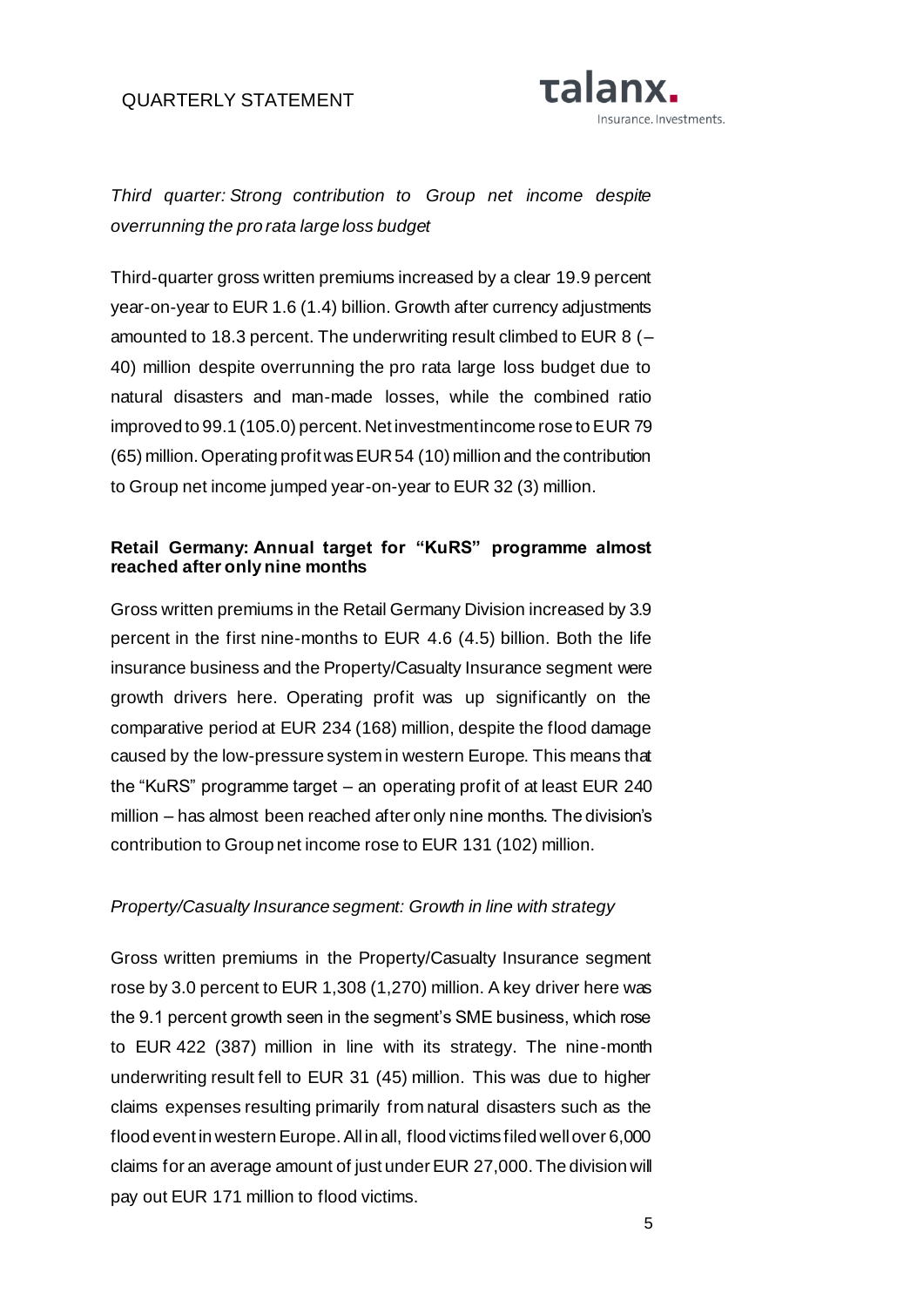

The combined ratio for the first three quarters increased to 96.8 (95.8) percent. Net investment income rose by 22.2 percent year-on-year to EUR 79 (64) million, mainly as a result of higher disposal gains and lower write-downs compared to the prior-year period. Operating profit rose slightly to EUR 99 (96) million.

*Third quarter: Rise in claims expenses due to flood event in western Europe and end of the lockdown*

Gross written premiums rose by 4.3 percent in the third quarter to EUR 276 (265) million. The underwriting result declined to EUR –25 (23) million. The change was driven by the rise in claims expenses due to the flood event in western Europe, plus higher attritional losses year-on-year as mobility returned to a more normal level following the end of the lockdown. Consequently, the combined ratio was 108.0 (93.6) percent. Net investment income improved by 3.6 percent to EUR 26 (25) million. An operating loss of EUR 3 million was recorded, compared to an operating profit of EUR 42 million in the prior-year period. The prior-year period had been dominated by a sharp drop in motor vehicle claims expenses due to fewer miles being driven.

#### *Life Insurance segment: Rise in demand lifts earnings*

Life insurance premiums grew by 4.3 percent in the first nine months to EUR 3.3 (3.2) billion. The strong debut by CleverInvest, the segment's core new fund-based product, is clearly enhancing gross written premiums. The prior-year period had seen a decline in premiums due to the coronavirus pandemic. The underwriting result declined over the financial year to date to EUR  $-1.4$  ( $-1.3$ ) billion. This was mainly due to provisions for premium refunds designed to enable policyholders to participate in the positive course of business. Net investment income rose by 11.9 percent to EUR 1.6 (1.4) billion due among other things to the substantially higher hidden reserves realised to finance the ZZR and enhance the capital base. Operating profit rose sharply in line with this to EUR 135 (72) million.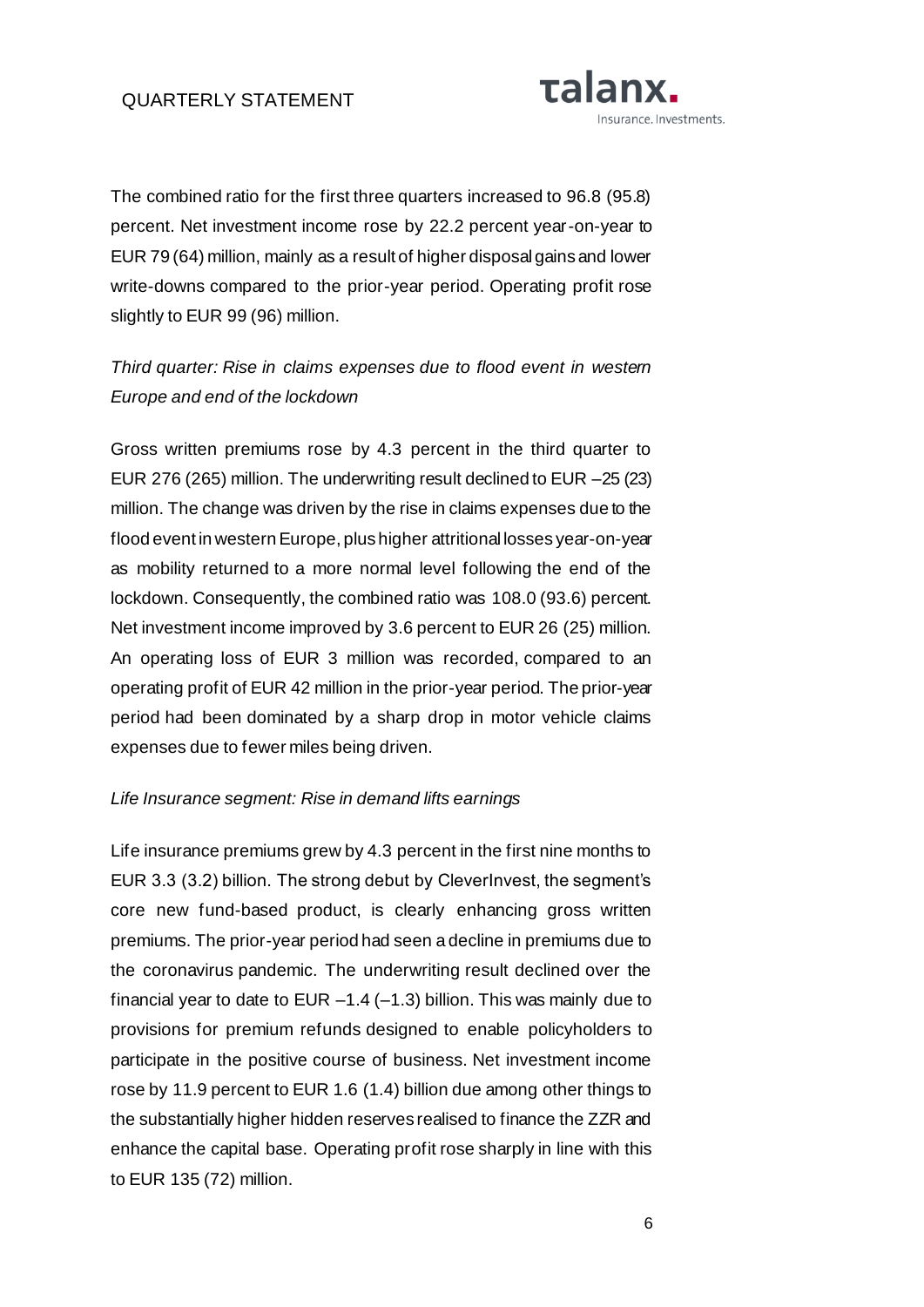

#### *Third quarter: Clear rise in operating profit*

Third-quarter gross written premiums in the Life Insurance segment rose by 7.4 percent to EUR 1,124 (1,047) million. The underwriting result improved to EUR –380 (–675) million due to lower additions to the provision for premium refunds. Net investment income declined to EUR 458 (719) million due to different timing of the financing of the ZZR compared to the prior-year period. Operating profit rose clearly to EUR 80 (32) million.

#### **Retail International: Strong growth and sound profitability**

Premium growth at the Retail International Division rose by 12.4 percent year-on-year to EUR 4.5 (4.0) billion. Adjusted for exchange rate effects, the increase was even higher, at 17.0 percent. Gross written premiums in the Europe region rose by 14.9 percent (18.8 percent adjusted for exchange rate effects) to EUR 3.4 (3.0) billion. The main drivers for this were Warta in Poland in the Property/Casual and Life Insurance segments plus the first-time consolidation of recently acquired Amissima Assicurazioni, which generated premiums of EUR 131 million. HDI Sigorta in Turkey also contributed to premium growth. Gross written premiums in Latin America increased by 5.4 percent in the first nine months of 2021, to EUR 1.1 (1.0) billion. Growth after adjustment for exchange rate effects amounted to 12.1 percent. Premium growth was particularly strong in the Chilean and Mexican business, whereas HDI's premiums in Brazil were flat after currency adjustments as a result of the strong competition there.

The underwriting result increased 14.6 percent to EUR 50 (44) million. The combined ratio fell to 94.3 (94.8) percent despite a rise in claims inflation and a return to more normal loss frequencies following the end of the coronavirus lockdown. Net investment income rose by EUR 33 million in the first nine months of the year to EUR 278 (245) million. Higher volumes of investments and higher interest rates on the Brazilian and Turkish markets in particular offset negative exchange rate effects.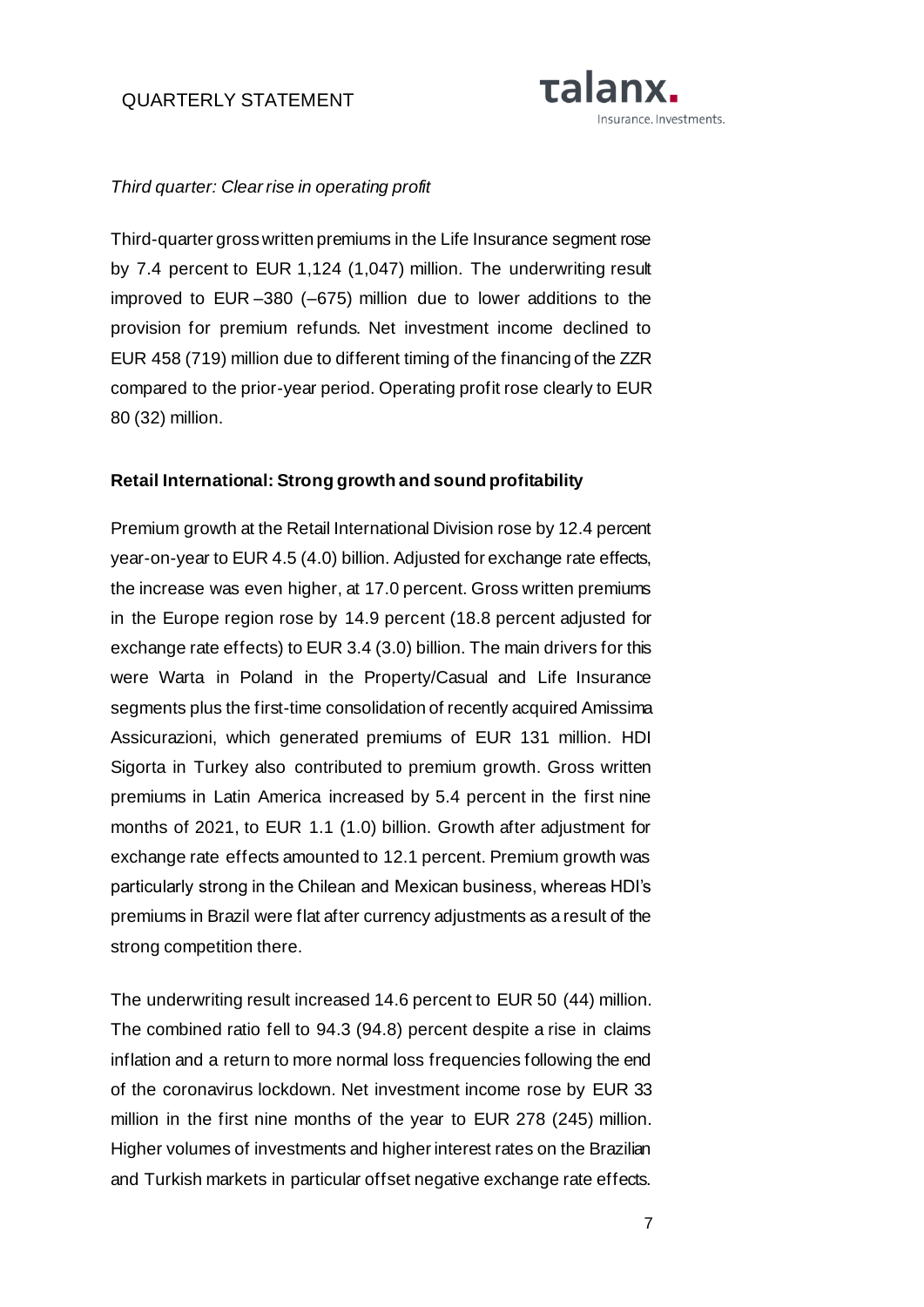

Operating profit rose by 3.1 percent year-on-year to EUR 227 (220) million. Adjusted for exchange rate effects, the increase amounted to 6.2 percent. The division's contribution to Group net income rose by 6.7 percent to EUR 135 (127) million.

### *Third quarter: Strong premium growth*

Third-quarter gross written premiums rose by 16.2 percent to EUR 1.5 (1.3) billion. After adjustment for exchange rate effects the increase was even higher, at 18.0 percent. The underwriting result improved to EUR 3.6 (–0.5) million, while the combined ratio was 97.0 (95.9) percent. Net investment income was up 6.4 percent to EUR 84 (79) million. Operating profit amounted to EUR 54 (64) million, while the division's contribution to Group net income was EUR 31 (38) million.

# **Reinsurance: Continuing impact of coronavirus pandemic and high level of large losses**

Gross written premiums rose by 12.0 percent to EUR 21.6 (19.3) billion. Operating profit improved to EUR 1,290 (915) million, while the contribution to Group net income rose to EUR 427 (334) million. The Reinsurance Division lifted its growth rate in the first nine months of the year despite the continuing impact of the coronavirus pandemic on the Life/Health Reinsurance segment and high large loss expenses in the Property/Casualty Reinsurance segment.

*Property/Casualty Reinsurance segment: Clear improvement in underwriting result despite increase in large losses*

Gross written premiums rose by 14.4 percent year-on-year to EUR 15.3 (13.3) billion. Adjusted for currency effects, the increase amounted to 17.7 percent. The underwriting result improved sharply to EUR 219 (– 187) million. The combined ratio improved by 3.5 percentage points to 97.9 (101.4) percent. Net investment income increased to EUR 1,003 (725) million. Operating profit jumped to EUR 1,076 (606) million.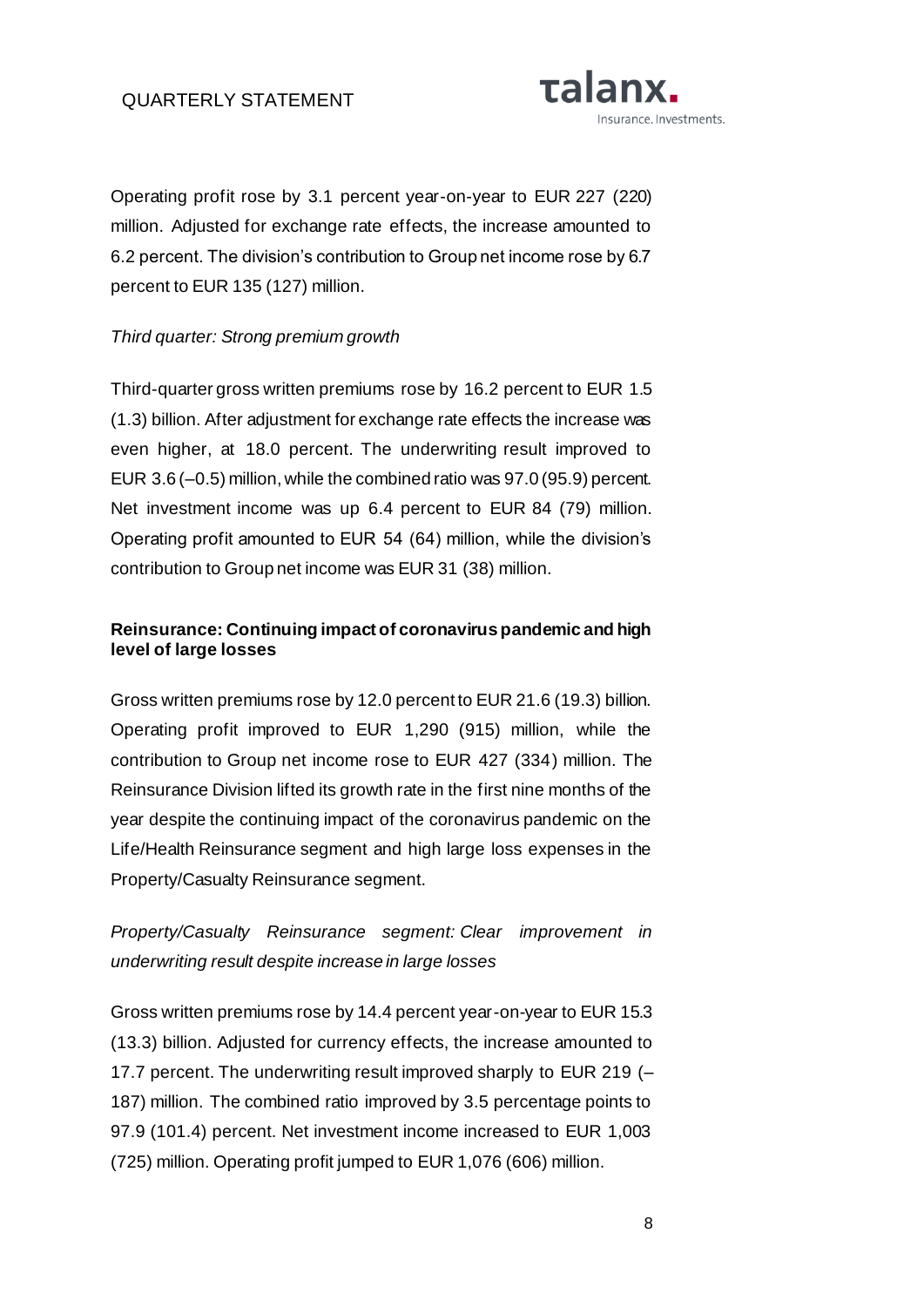

No further net impact from the coronavirus pandemic has been recorded in the course of the year in this segment. At EUR 1,070 (1,149) million, net large losses were lower than in the comparative period, which was hit hard by the coronavirus pandemic. However, they still substantially exceeded the pro rata large loss budget figure for the nine-month period of EUR 849 (749) million. The Property/Casualty Reinsurance segment was hit by third-quarter large losses that considerably exceeded expectations. Reinsurance prices and conditions are improving significantly in reaction to current challenges.

In the third quarter, gross written premiums rose by 19.9 percent to EUR 5.0 (4.2) billion. The underwriting result deteriorated to EUR –80 (0) million. The combined ratio rose to 101.5 (99.6) percent. Net investment income jumped to EUR 407 (256) million. Operating profit was EUR 287 (307) million.

# *Life/Health Reinsurance segment: Continuing coronavirus effects of EUR 404 million*

The coronavirus pandemic remained a core issue in Life/Health Reinsurance in the first nine months of the financial year, particularly in relation to mortality coverage. Pandemic-related effects in Life/Health Reinsurance amounted to EUR 404 million as at the end of September. A large proportion (around half) of the pandemic claims in the first nine months of the year relate to cases of sickness and death in the USA. A positive one-time effect of EUR 129 million in the first quarter, which resulted from restructuring measures in the US mortality business, partially offset the impact of the pandemic. In addition, the longevity business recorded a positive one-time effect of EUR 99 million in the third quarter.

Premiums in the Life/Health Reinsurance segment grew by 6.8 percent in the first nine months of the year to EUR 6.4 (5.9) billion. Growth after currency adjustments amounted to 6.9 percent. The underwriting result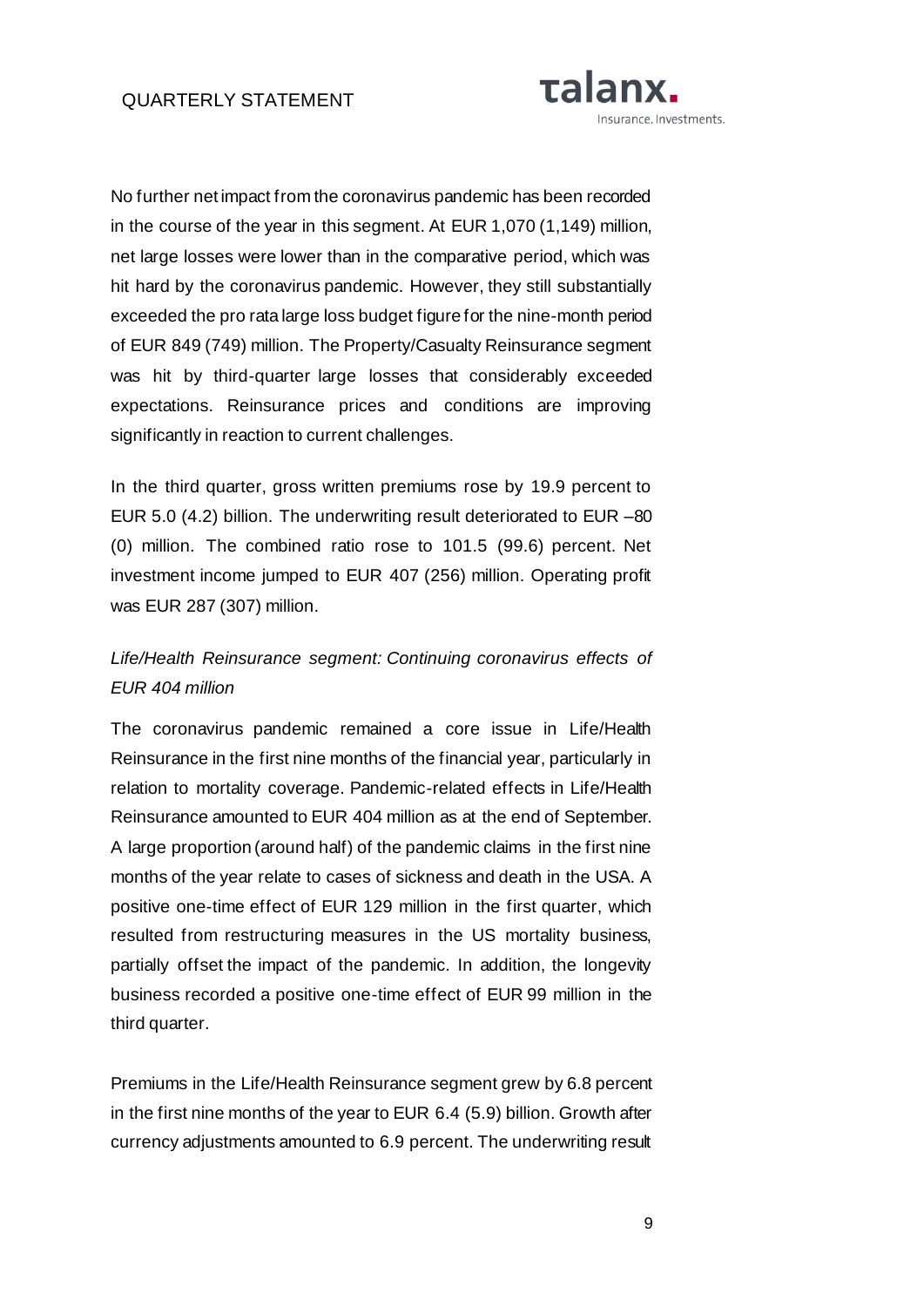

deteriorated to EUR –496 (–421) million. Operating profit fell by 30.7 percent to EUR 214 (309) million.

Third-quarter coronavirus effects amounted to EUR 141 million, while the longevity business recorded a positive one-time effect of EUR 99 million. Gross written premiums rose by 9.0 percent to EUR 2.2 (2.0) billion. The underwriting result fell by 7.3 percent to EUR –147 (–137) million. Net investment income declined to EUR 85 (141) million. Operating profit dropped to EUR 39 (100) million.

# **Outlook for 2021: Group net income at upper end of the EUR 900– 950 million range**

After the strong first half of financial year 2021, the Talanx Group is expecting Group net income at the upper end of the EUR 900–950 million range. This is despite the substantial losses caused by Hurricane "Ida" and the flood damage in Germany and parts of Europe, which affected the third quarter.

The Group is also expecting gross premiums to rise in the current financial year and to record a high single-digit percentage increase after adjustment for currency effects. A net return on investment of 2.7 percent is forecast. The return on equity should be approximately 9.0 percent, in excess of the strategic minimum target.

As usual, the forecasts for financial year 2021 are subject to the proviso that large losses remain in line with expectations and that no renewed significant turbulence occurs on the currency and capital markets.

### **Outlook for 2022: Group net income of EUR 1,050–1,150 million**

Talanx is also publishing an earnings outlook for financial year 2022 together with its nine-month results. It is expecting percentage premium growth compared to 2021 to be in the mid-single digit range. The net return on investment is forecast to be approximately 2.4 percent, with the even lower interest rate environment and rising inflation expected to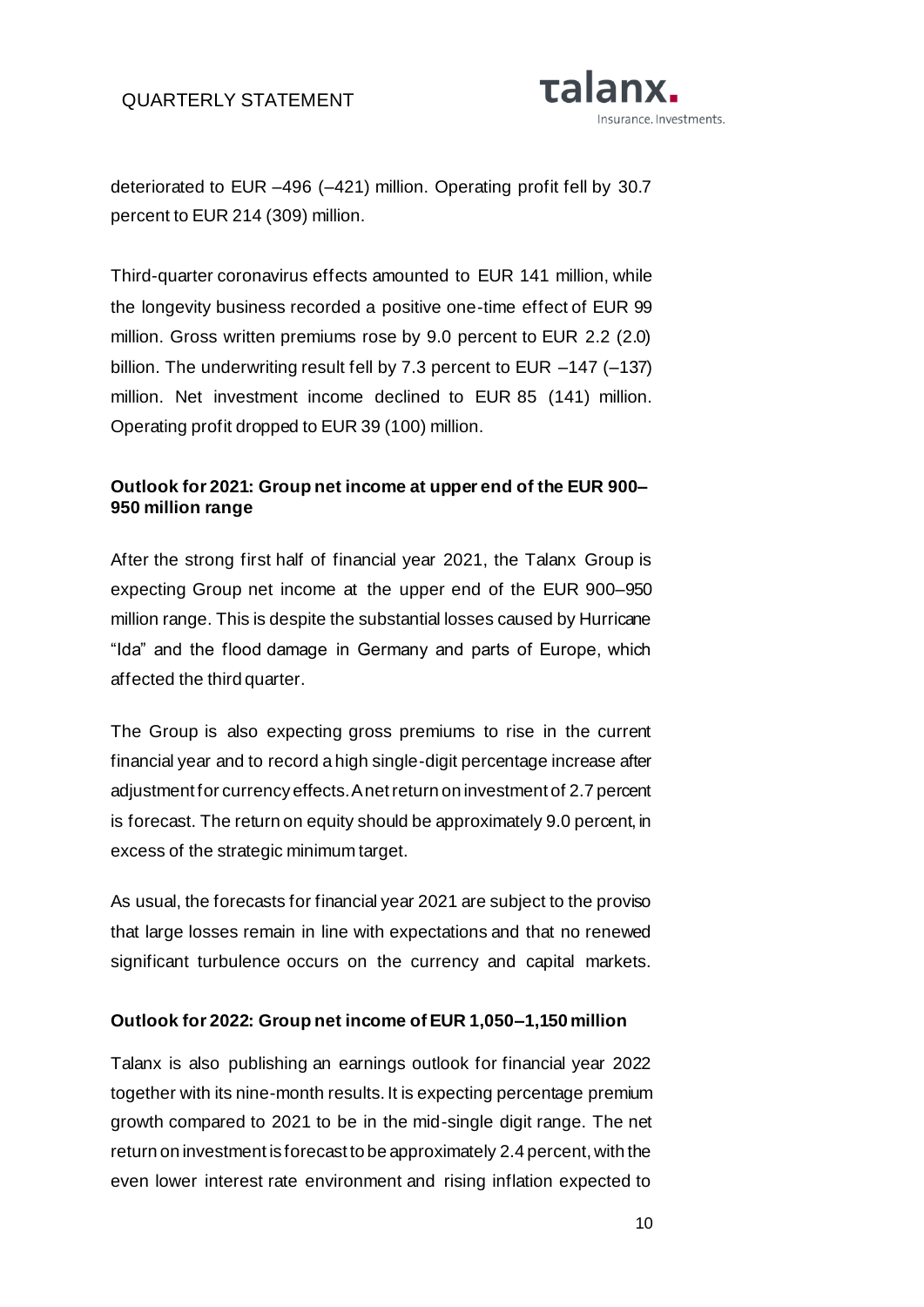

impact Group net income. Talanx is expecting Group net income to be in the range of EUR 1,050–1,150 million. This should correspond to a return on equity of approximately 10 percent, clearly above Talanx's strategic minimum goal of at least 800 base points in excess of the riskfree rate.

As usual, the targets for financial year 2022 are subject to the proviso that no turbulence occurs on the currency and capital markets and that large losses are in line with expectations.

More detailed medium-term targets and the dividend proposal will be published on the occasion of Talanx's Capital Markets Day on 17 November.

| <b>EUR</b> million                                                              | 9M 2021 | 9M 2020 | $+/-$       |
|---------------------------------------------------------------------------------|---------|---------|-------------|
| Gross written premiums                                                          | 35,150  | 31,907  | $+10.2%$    |
| Net premiums earned                                                             | 27,767  | 25,301  | $+9.7%$     |
| Combined ratio for property/casualty<br>primary insurance and property/casualty |         |         |             |
| reinsurance <sup>1</sup>                                                        | 97.6%   | 100.7%  | $+3.1$ ppts |
| Net investment income                                                           | 3,477   | 3,059   | $+13.7%$    |
| Operating profit/loss (EBIT)                                                    | 1,839   | 1,291   | $+42.5%$    |
| Group net income (after non-controlling                                         |         |         |             |
| interests)                                                                      | 723     | 520     | 39.2%       |
| Return on equity <sup>2</sup>                                                   | 9.2%    | 6.8%    | $+2.4$ ppts |

# **Key figures from the Talanx Group income statement for 9M 2021, consolidated (IFRS)**

# **Key figures from the Talanx Group income statement for Q3 2021, consolidated (IFRS)**

| <b>EUR million</b>                                                                                         | Q3 2021 | Q3 2020 |             |
|------------------------------------------------------------------------------------------------------------|---------|---------|-------------|
| Gross written premiums                                                                                     | 11,075  | 9,901   | $+11.9%$    |
| Net premiums earned                                                                                        | 9,495   | 8,555   | $+11.0%$    |
| Combined ratio in property/casualty<br>primary insurance and property/casualty<br>reinsurance <sup>1</sup> | 100.9%  | 99.7%   | $+1.2$ ppts |
| Net investment income                                                                                      | 1,128   | 1,274   | $-11.5%$    |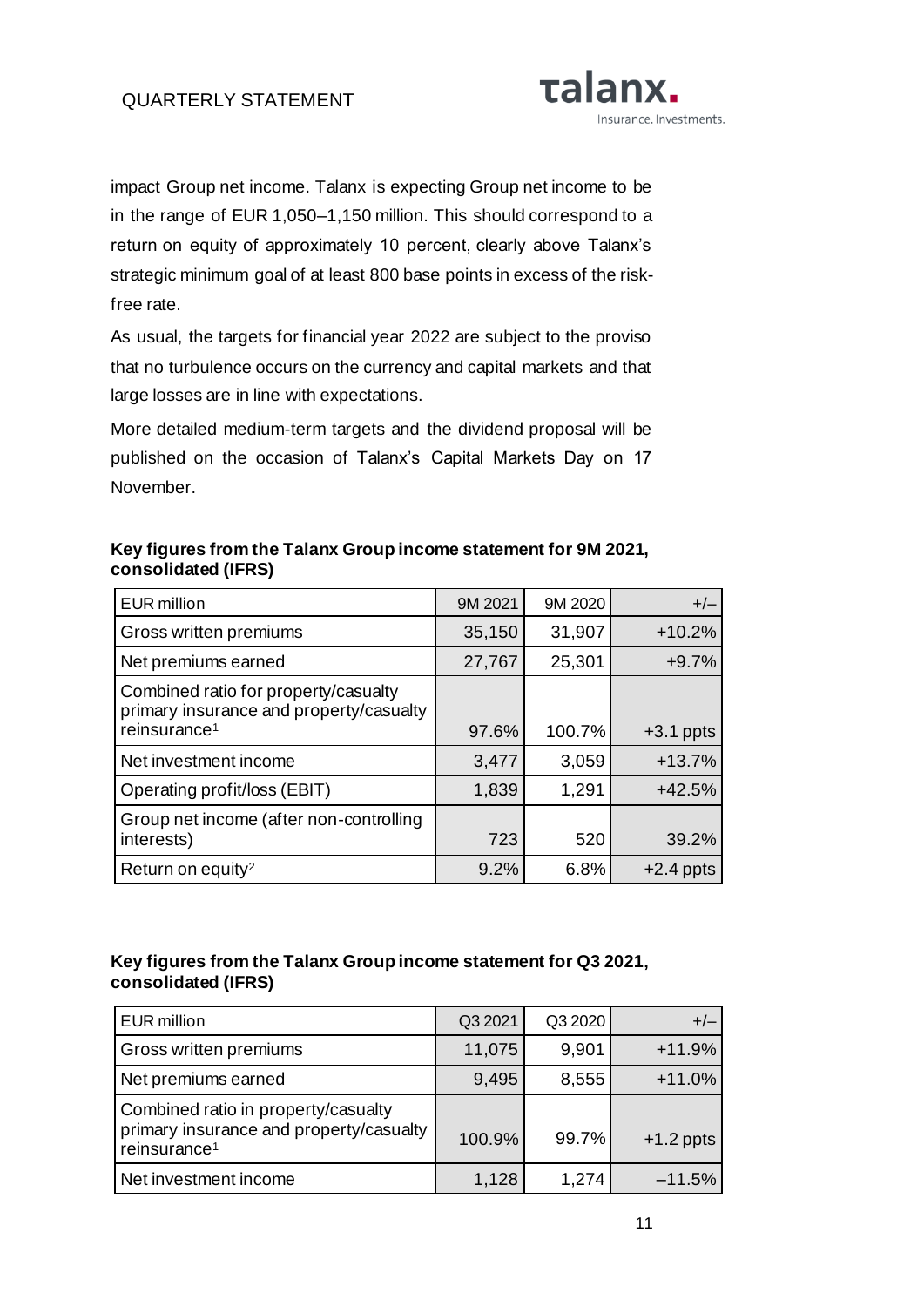# **QUARTERLY STATE**

| QUARTERLY STATEMENT          |     | <b>LUIUIIAI</b> |                         |  |
|------------------------------|-----|-----------------|-------------------------|--|
|                              |     |                 | Insurance. Investments. |  |
|                              |     |                 |                         |  |
|                              |     |                 |                         |  |
| Operating profit/loss (EBIT) | 506 | 546             | $-7.2\%$                |  |
|                              |     |                 |                         |  |

ralany

| Group net income (after non-controlling<br>interests) | 177  | 194     | $-9.0%$     |
|-------------------------------------------------------|------|---------|-------------|
| Return on equity <sup>2</sup>                         | 6.7% | $7.6\%$ | $-0.9$ ppts |

1) Including net interest income on funds withheld and contract deposits.

2) The ratio of annualised net income for the reporting period excluding non-controlling interests to average shareholders' equity excluding non-controlling interests.

#### [Full documents relating to the quarterly statement](https://www.talanx.com/en/investor_relations/reporting/reporting)

#### [Financial calendar](https://www.talanx.com/en/investor_relations/agm_-_events/financial_calendar?year=2021)

#### **About Talanx**

Talanx is a major European insurance group with premium income of EUR 41.1 billion (2020) and roughly 23,000 employees worldwide. Based in Hannover, Germany, the Group is active in more than 150 countries. Talanx is a multibrand provider with a focus on B2B insurance. Its industrial insurance and retail business in Germany and abroad is operated under the HDI brand, which has a rich tradition stretching back about 120 years. Other Group brands include Hannover Re, one of the world's leading reinsurers; the bancassurance specialists Targo insurers, PB insurers and neue leben ; and Polish insurer Warta. Ampega, one of Germany's largest asset management companies, manages the Talanx Group's assets and is also an experienced provider of asset management solutions for non-group institutional investors. Rating agency Standard & Poor's has awarded the Talanx Primary Insurance Group a financial strength rating of A+/stable ("strong") and the Hannover Re Group one of AA–/stable ("very strong"). Talanx AG is listed on the Frankfurt Stock Exchange, where it is a member of the MDAX, and on the Hannover stock exchange (ISIN: DE000TLX1005, German Securities Code: TLX100).

*Talanx – Together we take care of the unexpected and foster entrepreneurship*

For further information, please se[e www.talanx.com.](http://www.talanx.com/)



Current photographs and company logos are available at [https://mediathek.talanx.de](https://mediathek.talanx.de/).

#### For **media enquiries** please contact:

| Andreas Krosta | Tel.: +49 511-3747-2020           |
|----------------|-----------------------------------|
|                | E-mail: andreas.krosta@talanx.com |
| Anna Gräuler   | Tel.: $+495113747-2094$           |
|                | E-Mail: anna.graeuler@talanx.com  |